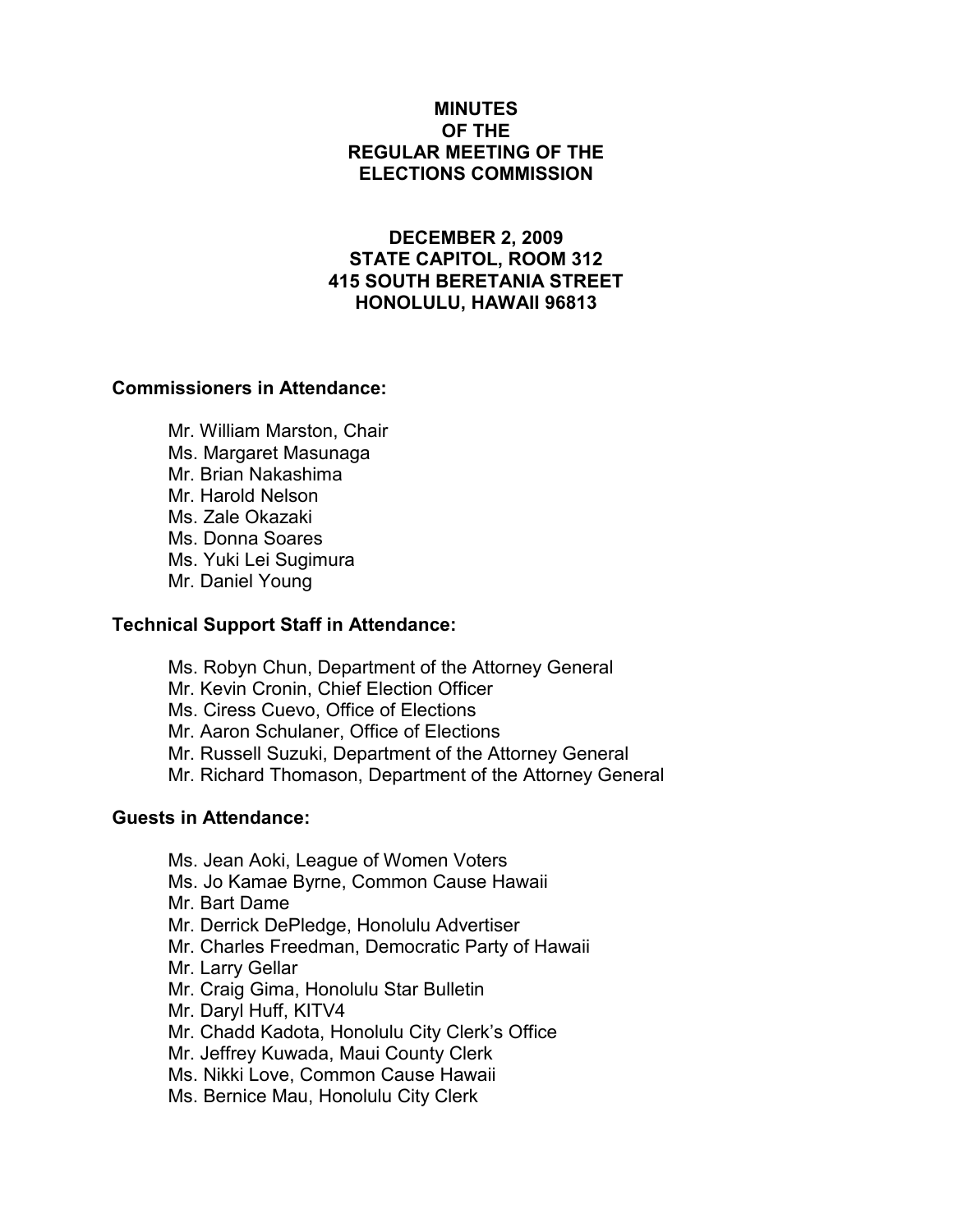Mr. Jim Mendoza, KGMB9 Ms. Pat Nakamoto, Hawaii County Clerk's Office Mr. Herbert Sample, Associated Press Ms. Susan Santangelo Mr. Glen Takahashi, Honolulu City Clerk's Office Ms. Vicki Viotti, Honolulu Advertiser Ms. Sandi Yahiro, Department of Accounting & General Services Mr. Lyndon Yoshioka, Kauai County Clerk's Office

# **PROCEEDINGS**

I. Call to Order

The meeting was called to order by Chair William Marston at 10:15 a.m. on December 2, 2009 at the State Capitol in room 312.

II. Swearing in of New Commissioner: Ms. Margaret Masunaga

Ms. Robyn Chun, Deputy Attorney General swore in Ms. Masunaga as a Commissioner.

III. Roll Call and Determination of a Quorum

Ms. Ciress Cuevo, Elections Commission Secretary conducted roll call. Mr. Richard Swift was absent.

IV. Approval of Minutes of Meeting of October 13, 2009

Ms. Donna Soares moved to approve the minutes of the meeting of October 13, 2009. Ms. Yuki Lei Sugimura seconded, and the motion carried unanimously.

V. Public Testimony – Any interested person may submit data, views or arguments on any agenda item

Mr. Bart Dame provided oral testimony expressing his concerns regarding the unreleased funds for the Office of Elections and offered to provide his assistance to have the funds released. Mr. Dame also stated that he does not agree with the plan to close 97 polling places and that doing so would not provide any significant cost savings.

Ms. Jean Aoki, League of Women Voters (LOWV) provided oral testimony sharing her concerns for the upcoming elections. Ms. Aoki explained that the League of Women Voters reviewed the 2010 election plan to close polling places, understands the circumstances involved, but cannot accept the plan.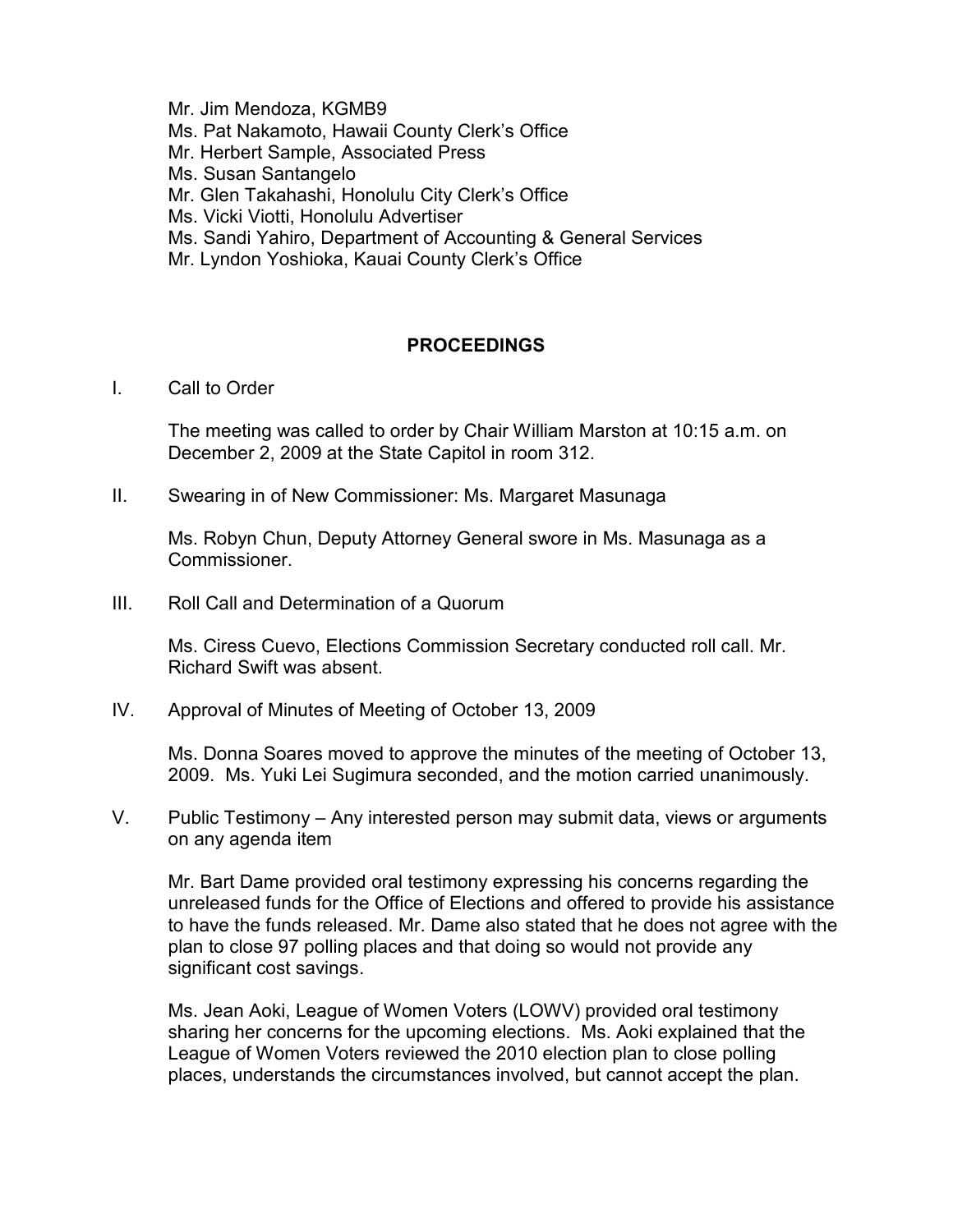The LOWV and Common Cause will continue to try to help with talking to the Legislature to get the necessary funding for the Office of Elections.

Ms. Susan Santangelo provided oral testimony in support of the CEO and expressed her disappointment with the entire process and various individuals/groups involved that did not allow the Office of Elections to succeed.

Mr. Charles Freedman, Democratic Party of Hawaii provided oral testimony expressing the need to hire a competent CEO and work with the executive branch and administration to put an action plan together and begin resolving the problems. Mr. Freedman also stated that he does not agree with reducing the number of polling places, especially if it does not save money.

Mr. Larry Gellar provided oral testimony expressing his concerns regarding the budget cuts that have affected the Office of Elections and stated that every branch of government needs to be involved to fix this problem.

VI. Discussion of Reports Submitted to the Commission by the Chief Election Officer re: Association of Clerks & Election Officers of Hawaii October 26, 2009 Meeting, Office of Elections Financial Condition, Office of Elections Staff Status and Legal Report

In response to Commissioners' inquiries regarding the report, the CEO explained that the Office of Elections is in the early stages of the timeline with candidate filing training scheduled. However, the office is unable to work on items such as ballot layout due to the timing of the Request for Proposal (RFP) for the voting machines. The CEO noted that the 97 recommended polling place closures are due to staff capacity to administer the elections and that the counties identified the closures for the neighbor islands.

Mr. Harold Nelson moved to end the discussion on this item and go into executive session. Mr. Daniel Young seconded.

The media requested that Chair Marston clarify the purpose of going into executive session. Chair Marston explained that the Commission will move on to the next agenda item, which is in executive session.

Ms. Sugimura asked if the CEO would like to speak more about his report. The CEO chose to standby his report and was open to taking questions.

Ms. Margaret Masunaga asked that the floor remain open for public comment on this item.

Mr. Daniel Young withdrew his second.